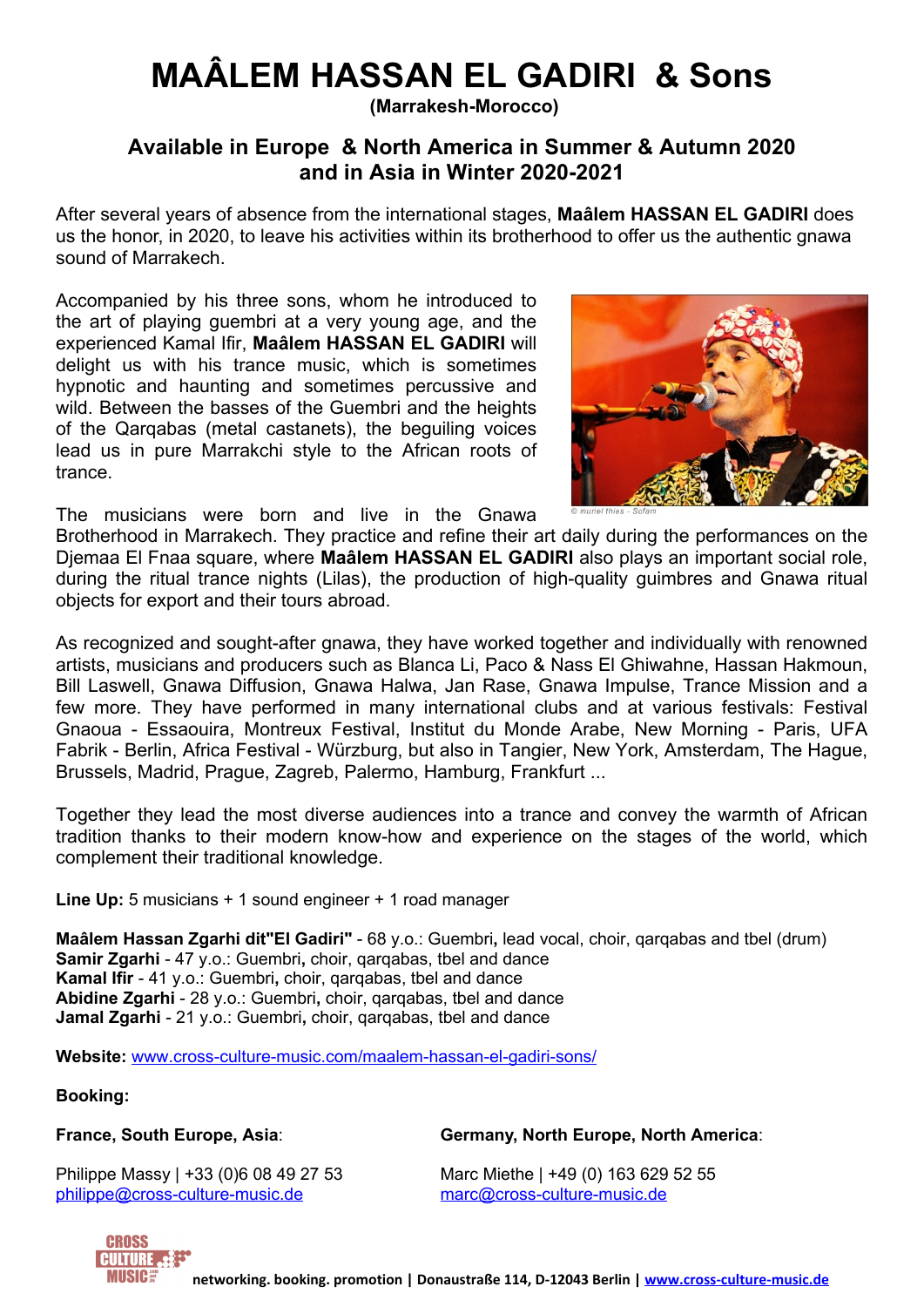#### **DISCOGRAPHY**

The musicians appear on numerous **CDs and compilations** of Moroccan music released since 1987, including:

**CDs**



**"Moroccan Trance Music : Jilala & Gnaoua" "Gnawa Night Spirit Masters"** (Randy [Barnwell](http://subrosalabel.bandcamp.com) & Paul Bowles-Sub Rosa 1990) (Bill Laswell-Island 1990)



**"Rhabaouine" de Gnawa Halwa "Moroccan Trance 2- SUFI"** (Blanca Li Records 1994) (Frank Rynne-Sub Rosa 1996)



**"World of Gnawa" "Living Remixes" de Gnawa Impulse** (Randy Djamal Barnwell-Rounder Records 2001) (J.Rase, D.Beck, P.Massy-GIP Music 2002)



**"Oulad Bambara-Portraits of gnawa"** CD/DVD **"Jah Gnaoui" de Gnawa Impulse** (Caitlin McNally, R. O'Malley & J. van Praag - Drag City 2009) (Jan Rase-Tonicum Records 2013)

#### **COMPILATIONS**

BLOOM, «a collection of french world music II »(Bureau Export de la Musique Française, Paris 2002) ; WOMEX GUIDE 2002 (Essen); DRUM and TRIBE vol.3 (oriental breakbeat- Blue Flame Records 2002); ROUGH GUIDE TO ARABESQUE (World Music Network, Londres 2002) ; STRICKLY MUNDIAL 2002 «European Forum of Worldwide Music Festivals »(SSWX10-Belgique 2002); ARMANI CAFÉ (Neverstop Records, Seattle - worldwide 2003); AS FAR AS (DJ Cheb i Sabbah-Six Degrees Records 2003) ; ORIENTAL GARDEN 1 & 2 (The world of oriental groove-Soul Star Records 2003); PARIS BARBES TOUR (Urban Bled Music 2004); Beginner's guide to ARABIAN LOUNGE (Demon Music Group/Nascente-Londres 2006) ...